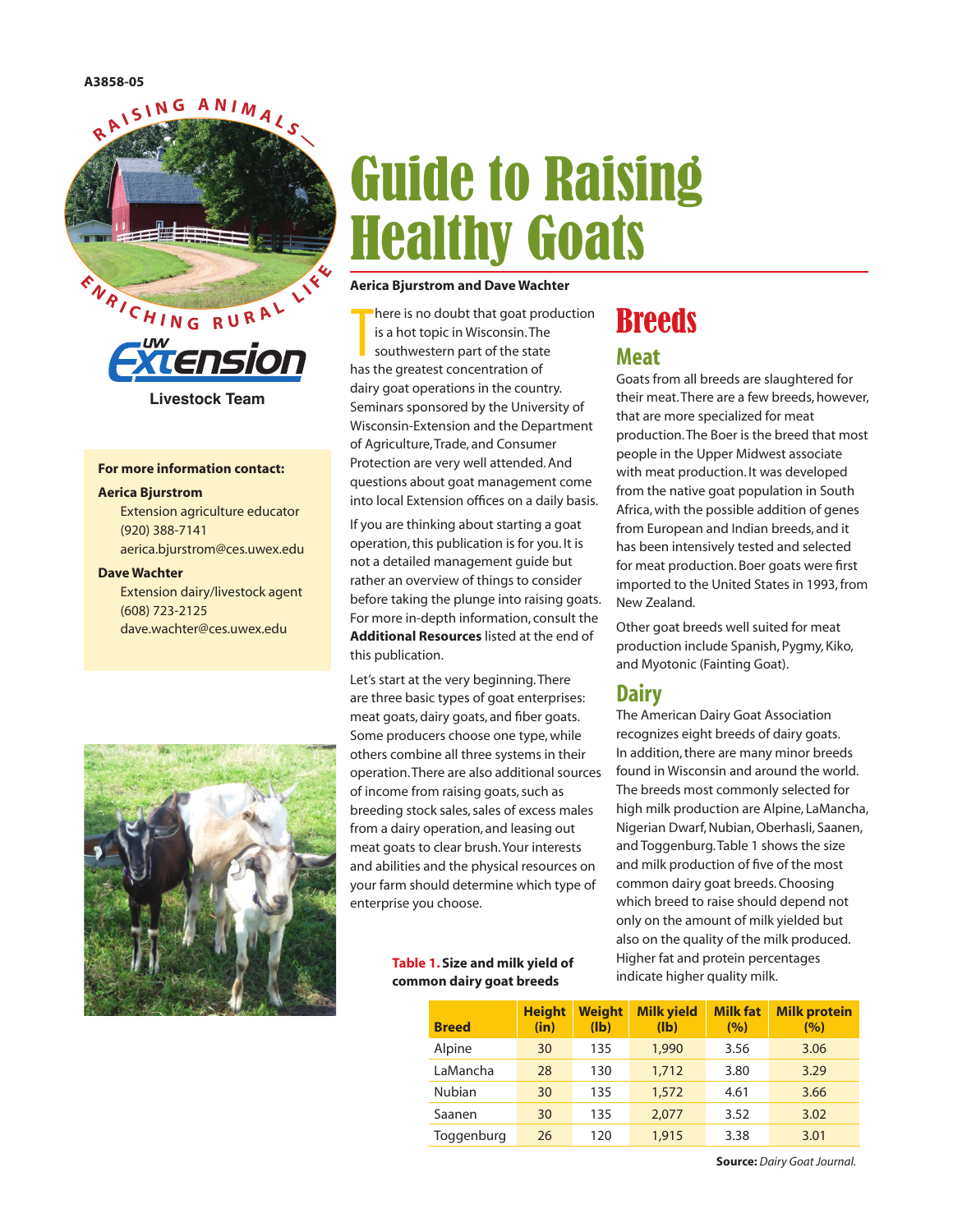## Facilities

### **Fencing**

Fencing is the most important aspect of goat facilities. Goats are natural climbers and are very curious. They will test their limits with fences and attempt to escape from confinement no matter how much space they are given. Fencing for goats serves the dual purpose of keeping the animals in a defined area and keeping predators out. There are several effective fencing options for goats. High-tensile electric fence is one excellent option. Use a minimum of five strands of wire with wire spacings of approximately 6, 5, 5, 8, and 10 inches, starting from the ground and working upward. Another option is to use a combination of woven wire and offset electric fence, with a perimeter electric wire installed 6–10 inches above the ground. If choosing this option, it is vital to keep grass clear of the fence to prevent grounding out. Welded wire panels are yet another possibility and offer excellent fencing for young goats. They can be costly but are a safe and secure fencing option.

### **Housing**

Goats are very adaptive animals and do not require elaborate housing. They do, however, require protection from precipitation, wind, and sun. In fall, winter, and spring months, goats require shelter from cold rain and snow. A simple threesided shed facing away from prevailing winter winds will suffice, as long as the shed isn't drafty. In summer months, it is most important to provide shade and adequate fly control for your animals.

### **Kidding pens**

It is a good idea to supply a covered, draftfree area for kidding. A typical doe requires a pen approximately 4½' x 4½' x 3' for kidding.

#### **Water**

Plenty of fresh, clean water is essential for your animals. While there are many options for providing water, the most common are automatic bowls, both with and without heaters, and galvanized or poly tanks. A typical goat can consume between ½ and 4 gallons of water per day. Be sure to use a tank with sides low enough for your kids to drink without choking themselves. To prevent water in the tank from freezing in the winter, use a simple tank heater, available at your local farm supply store.

### **Feeding/loafing lots**

Some facilities house goats in winter loafing lots or barns. Since many does are pregnant during winter months when they are typically housed indoors, it is important to supply them with adequate space to help prevent injury and reduce stress. Remember, the larger the animal, the more individual space it requires. Be sure to provide all of your animals with plenty of space for both resting and eating. It is also a good practice to feed goats at a fence-line feeder to avoid being mobbed by your animals when feeding inside a pen or pasture.

### Reproduction

In a sense, reproduction is the most important part of goat herd management. If your does are not bred, your milk goats will not produce milk and your meat goats will not have offspring for you to sell. There is much to know about goat reproduction; what follows is a brief overview to get you started.

A doe reaches puberty at 7–10 months of age, depending on her breed and level of nutrition. Does should weigh 60–75% of their adult weight before they are bred in order to ensure that they are big enough at kidding time. It is generally most profitable to have your does kid as yearlings, and they should produce a kid each year after that. Goats are seasonal breeders, the does reacting to shorter days by coming into heat, and the peak of breeding season is from October to December. Kids are born about 150 days after breeding.

Before turning a buck in with your herd, have a veterinarian check the animal for overall health and perform a breeding soundness exam. Another option is to breed your does artificially, enabling you to select superior bucks to be the sires of the next generation.

### Nutrition

All animals require the same basic groups of nutrients: water, protein, energy, minerals, and vitamins. Animals of different ages require different amounts of each nutrient group. Also, species vary in their ability to utilize certain feedstuffs. For instance, ruminants such as goats, with their multi-chambered stomachs, are able to digest forages much more readily than simple-stomached animals.

Nutrient requirements are often expressed in concentrations, or percentages of total diet. This information can be useful, but it overlooks variation in intake. A more comprehensive way to look at nutrient requirements is in pounds per day. Animals eating coarse, mature forages may not be able to consume enough to meet their needs, while those eating lush, immature forages may take in more nutrients than necessary.

In general, goats need a consistent source of clean and cool water, high-quality forage, a grain for energy, and free-choice mineral with added vitamins. During the growing season, pasture can provide most or all of the forage. Take care with pastures that contain high percentages of legumes such as alfalfa or clover, as these can cause bloat. Supplemental dry hay may reduce this risk. In wintertime, good-quality dry alfalfa hay is generally a suitable forage, though other types of hay can be used. The grain component of a goat's diet is often fed as a pellet since goats don't seem to care for finely ground grains. Homegrown grains can be used if they are rolled or coarsely ground.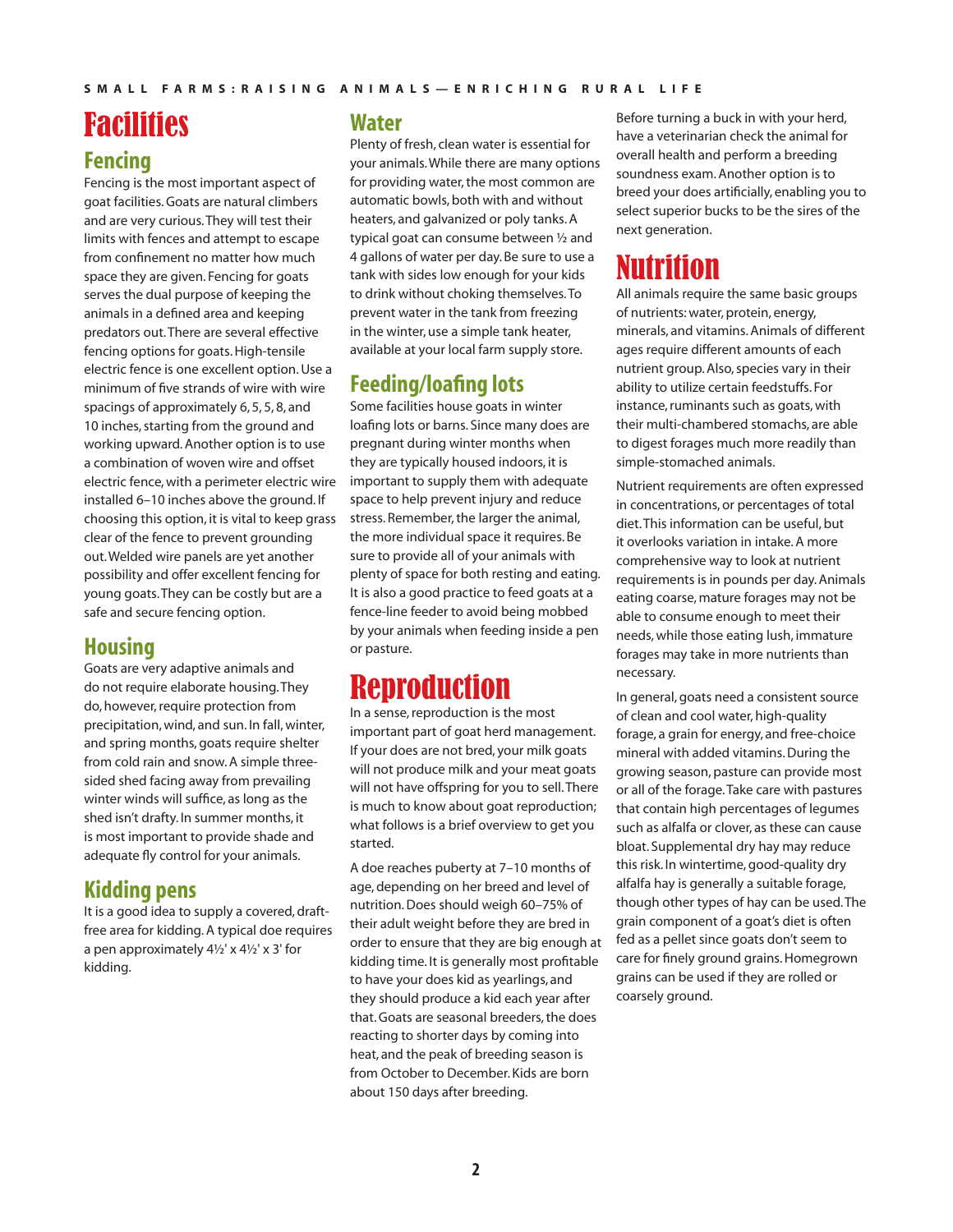## Health care

### **Dehorning**

Both males and females of many goat breeds naturally grow horns, while some breeds are naturally polled, having no horns. It is your decision whether to dehorn your goats. Goat horns tend to curl upwards or back behind the ears and outwards and have sharp points at the ends, which can be a danger to handlers. Goats with horns often use them for both defense and aggression. If you choose to dehorn your goats, the most common method is to use a dehorning iron. Caustic paste is another option. Dehorning should be done within 5 days after birth.

### **Castration**

Castration should be done before kids are 2 weeks of age. While there are various methods of castration, the most common and safe are to use either an elastrator or a docker knife, which is similar to scissors. Be sure to remove both testicles from male kids; if one is retained, the kid is an intact male, capable of reproduction.

### **Shearing**

Most goats do not require shearing. However, animals raised for fiber should be shorn at least twice a year to ensure fleece quality and animal health. Either electric or manual shearers will do the job.

### **Hoof trimming**

Hoof maintenance is very important for goats. Hooves may require trimming two or more times each year, depending on the particular animal. Although some goats will wear down their hooves just from everyday walking, some will need regular trimming. Hoof trimming is an acquired skill and must be done correctly. If done incorrectly, it can be very painful for a goat and may cause it to become lame. Hoof-trimming tools are rather inexpensive and are available at your local farm supply store.

### **Disease and biosecurity**

Biosecurity involves taking measures to prevent the introduction of disease agents and their spread to and from animal populations or their proximity. There are three main components:

- **isolation**—the confinement of animals away from other animals
- **traffic control**—controlling the movement of people, animals, and equipment
- **sanitation and husbandry**—the cleanliness and care of animals and their environment

New diseases are most commonly introduced to a herd through new animal additions. To prevent the introduction of new diseases, work with your veterinarian to design a biosecurity protocol.

Parasite control for goats is extremely important. Most serious parasites reside in the forages that goats graze on. Areas receiving significant rainfall have higher occurrences of excessive parasite problems. The best way to determine whether your goats have parasitic worms is to have your veterinarian check a stool sample. Another way is to watch for signs of anemia by checking your goats' gums and the conjunctiva around their eyes. Uninfected goats will have bright pink skin in these areas. Pale pink or gray skin is a sign of anemia, and the goat may need to be dewormed. Check with your veterinarian for advice on the best deworming medications.

It's also important to be aware of the potential for contagious diseases in goat herds. Johne's (pronounced YO-neez) is a contagious, slow developing, and fatal bacterial disease of the intestinal tract. Johne's is difficult to detect in goats; weight loss in an animal with a good appetite may be the only indicator. There are two common ways to test goats for Johne's: perform a culture of fecal samples or test blood for antibodies to *Mycobacterium paratuberculosis*. Johne's is generally considered incurable, and it is best to remove an animal from your herd if it is known to carry the disease.

Another health concern for goats is Caprine arthritis encephalitis (CAE). Most goats infected with CAE virus are asymptomatic, but there are five major clinical presentations associated with the viral infection: arthritis, encephalitis, mastitis, interstitial pneumonia, and progressive weight loss. Preventing the introduction of CAE virus is crucial in goat herd management because there is no vaccine or cure. As with Johne's, it is best to remove known carriers of CAE from the herd.